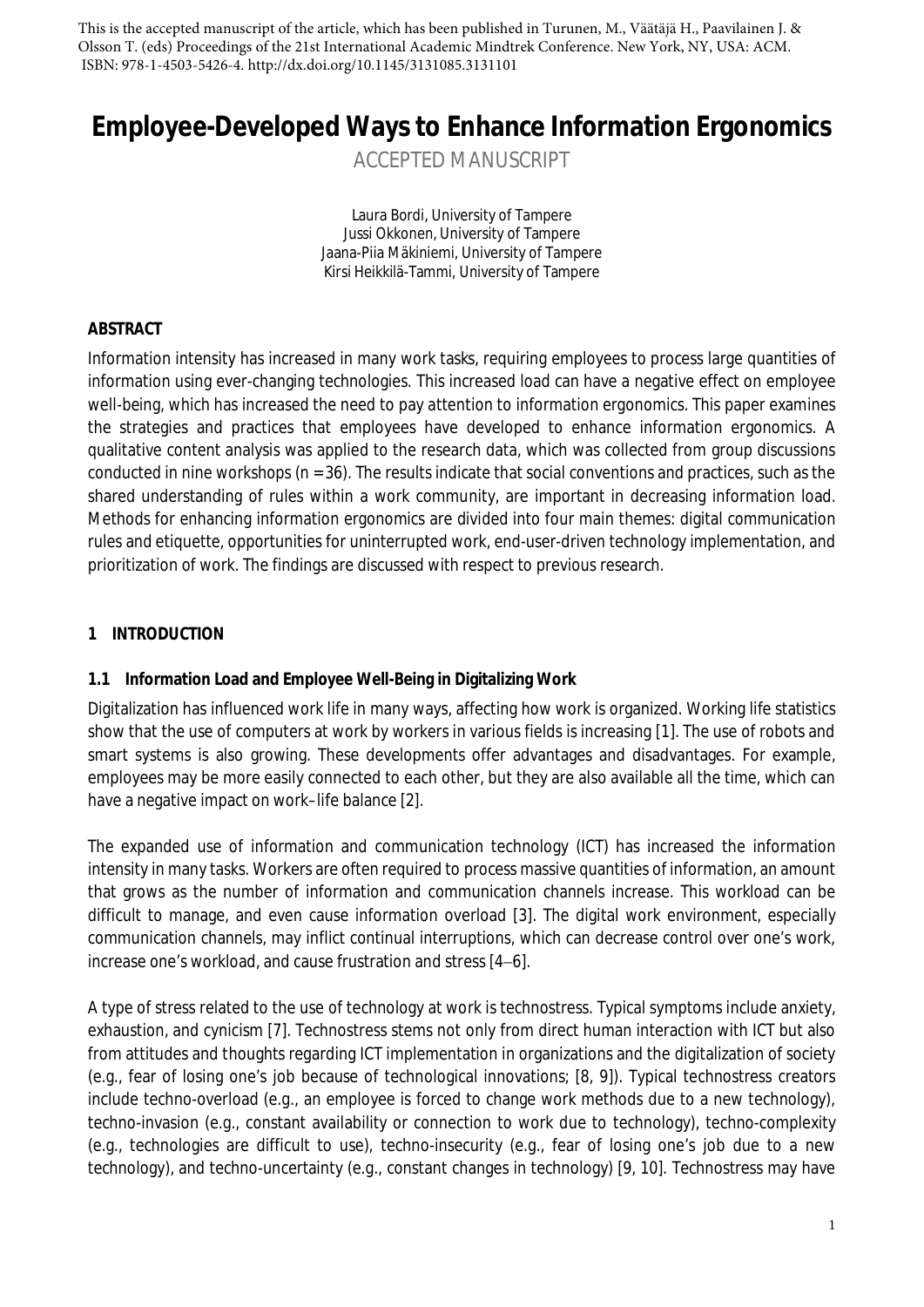various individual- and organizational-level consequences, such as lower job satisfaction and organizational commitment [11], decreased productivity and performance, as well as increased stress regarding organizational roles [9, 12, 13].

Stress and events occurring in the digital environment have been found to be correlated [14]. It seems that when a person can work at the pace and with the methods he or she is accustomed, he or she experiences ease of work and control, both of which are associated with lower stress levels. Even a certain number of habit- and experience-induced automatic behaviors in ICT use can be beneficial in streamlining work [15]. Conversely, changing tasks or task types can trigger increased stress levels [14].

Although Okkonen et al.'s [14] findings did not necessarily show that multitasking and task switching have negative effects, changing tasks or task types caused increases in measured stress levels. To gain a more comprehensive view of this issue, external interruptions (such as incoming emails, messages, or phone calls) should be extracted from the rest of the data, because they cause significant distractions from the workflow. Self-inflicted interruptions and non-moderated digital work environments also seem to cause stress [16, 17]. Further analyses of such events are needed to determine the actual causes of stress in the digital work environment.

As information intensity has increased, the ergonomics of the digital work environment is also important. Information ergonomics is a developing branch of ergonomics that focuses on the management of information- and technology-related workloads. This concept has been refined over the past several decades; key themes include optimizing information search and selection, cognitive information processing [18], and aspects of information organization and retrieval [19]. Previous research focused on burdens such as cognitive load [20], mental workload [21], and information overload [22]. Overall, the goal of information ergonomics is to ensure an optimal match between humans and information technology by identifying and managing information-intensive workloads. This is done by developing processes, conventions, and practices that help workers better cope with work demands. In the current paper, we suggest that enhancing information ergonomics can also decrease technostress. Until now, studies that combine these two research traditions are lacking.

## **1.2 Strategies and Practices for Managing Information Load**

Information ergonomics focuses on assessing the load and stress levels caused by different working conditions, as information load and stress are indicators of the quality of the user experience and human– computer interaction. Information ergonomics is a multifaceted approach that considers the infrastructure (e.g., the digital work environment), social factors (e.g., shared practices and social norms), individual factors (e.g., technology habits), and the role of technology itself (e.g., digital tools) in assessing and enhancing human well-being and system performance in a work environment [23, 24].

Several methods measure information ergonomics and stress in the digital work environment. Subjective methods include surveys and interviews covering individual experiences, while objective methods include psychophysiological measures and activity tracking. The present study used a qualitative, subjective, collaborative approach to measure the phenomena; however, the participants also based their discussions in part on the results of the log data and psychophysiological measurements of stress gathered at the beginning of the project.

Technostress inhibitors are mechanisms that help manage technostress in practice and offset the intensity and outcomes of technostress-triggering conditions. These mechanisms may appear at the organization,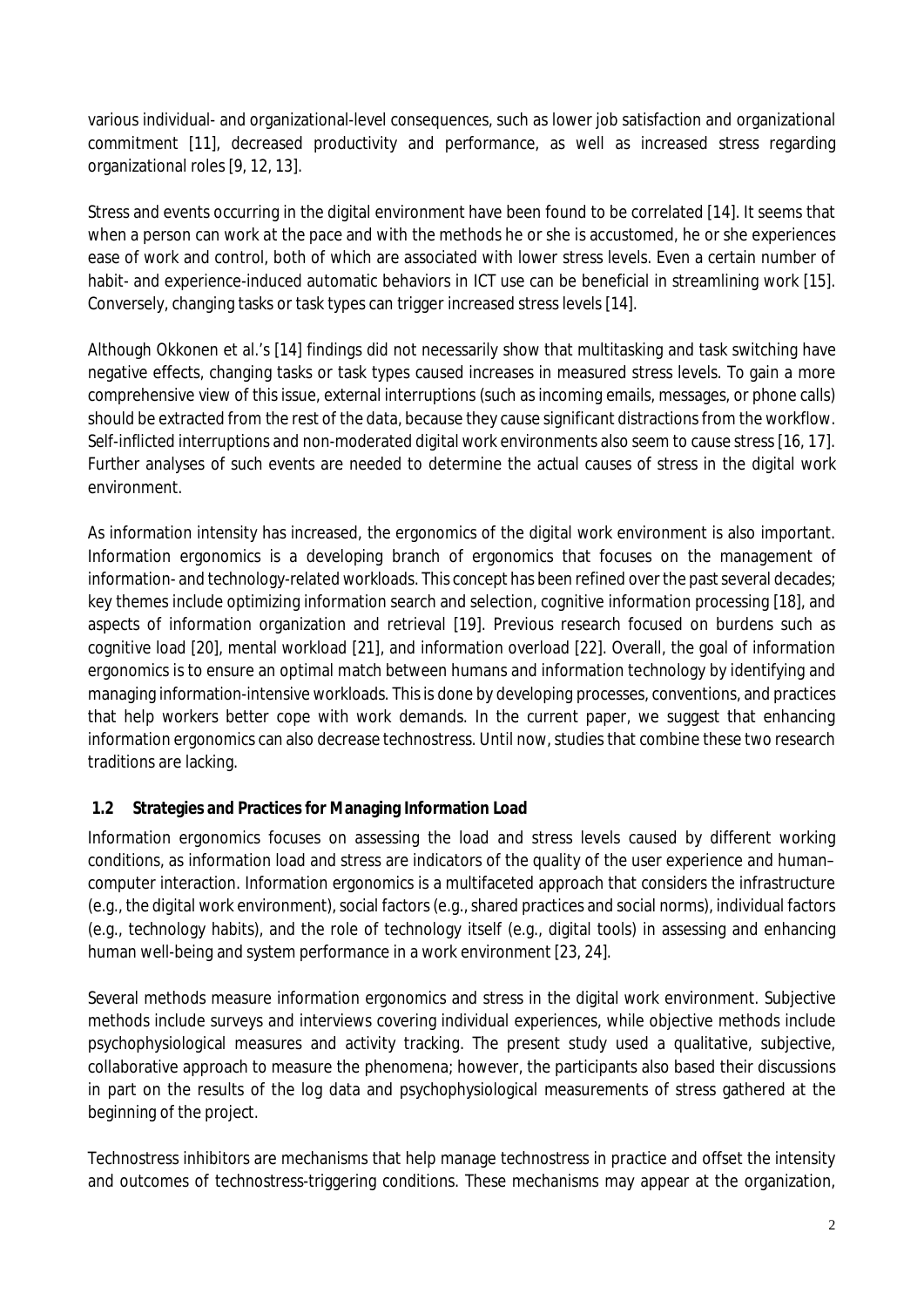leadership, team, and/or individual level. Typical organization-level mechanisms include literacy support (e.g., training and knowledge sharing), technical support and assistance, facilitation of technology involvement (e.g., including employees in the planning process), and innovation support (e.g., encouraging new ideas and risk-taking) [10].

In practice, constant availability, which is commonly seen as a stress-inducing aspect of ICT at work, can be decreased by discouraging or even banning employees from using ICT outside working hours or establishing support groups to help manage work–family conflicts. Furthermore, the communication quality could be improved by training employees how to write more constructive emails and other forms of communication [25]. Adaptive coping strategies (e.g., actively solving and controlling "technostressful" situations), which seem to be associated with lower work exhaustion, could be promoted among employees and supervisors as well [26].

Team-level mechanisms for decreasing technostress can include providing informal social support to coworkers and voluntarily teaching colleagues to adopt and learn new technologies [11]. In a study among Finnish teachers, the authors showed that a higher level of school support, which included support from the work community for using educational technology, jointly agreed goals, a positive atmosphere toward novel educational technologies, and tips for technology use and teaching, was associated with less technostress [27]. The findings indicated that team-level practices are important but understudied factors in decreasing technostress and enhancing information ergonomics.

It seems that effective management of technostress and enhancement of information ergonomics require multiple interwoven actions at different organizational levels. For example, when an individual wants to improve work recovery by decreasing constant connectivity, he or she must be supported by organizational policies and practices, as well as the actions of his or her supervisors and co-workers.

As the present study used the participatory data collection approach, it is possible to draw conclusions about employee views on organization- and team-level practices for enhancing information ergonomics—not just individual coping strategies. Although some practical methods for managing the demands of ICT use were presented in previous studies, the methods were not necessarily proposed and developed by the employees themselves, but by the researchers. Focusing on employee-developed strategies and practices is important, considering that active solving and controlling are critical for enhancing ICT-related well-being in the work environment [26]. Involving employees in this process is considered an effective way to reduce technostress [10].

Overall, it seems that previous studies focused on measuring information load and technostress using various methods but did not extensively cover the strategies and practices that employees develop and use to manage ICT-related demands and stress (with the exceptions of [25] and [26]). Therefore, the main research question of the present study is the following: What kinds of strategies and practices do employees develop in collaboration to enhance information ergonomics in their work environments?

## **2 METHODS**

## **2.1 Data Collection**

The data was gathered between May 2015 and May 2016 as part of a larger, mixed-method action research project that focused on the role of information ergonomics in workplace well-being. The larger dataset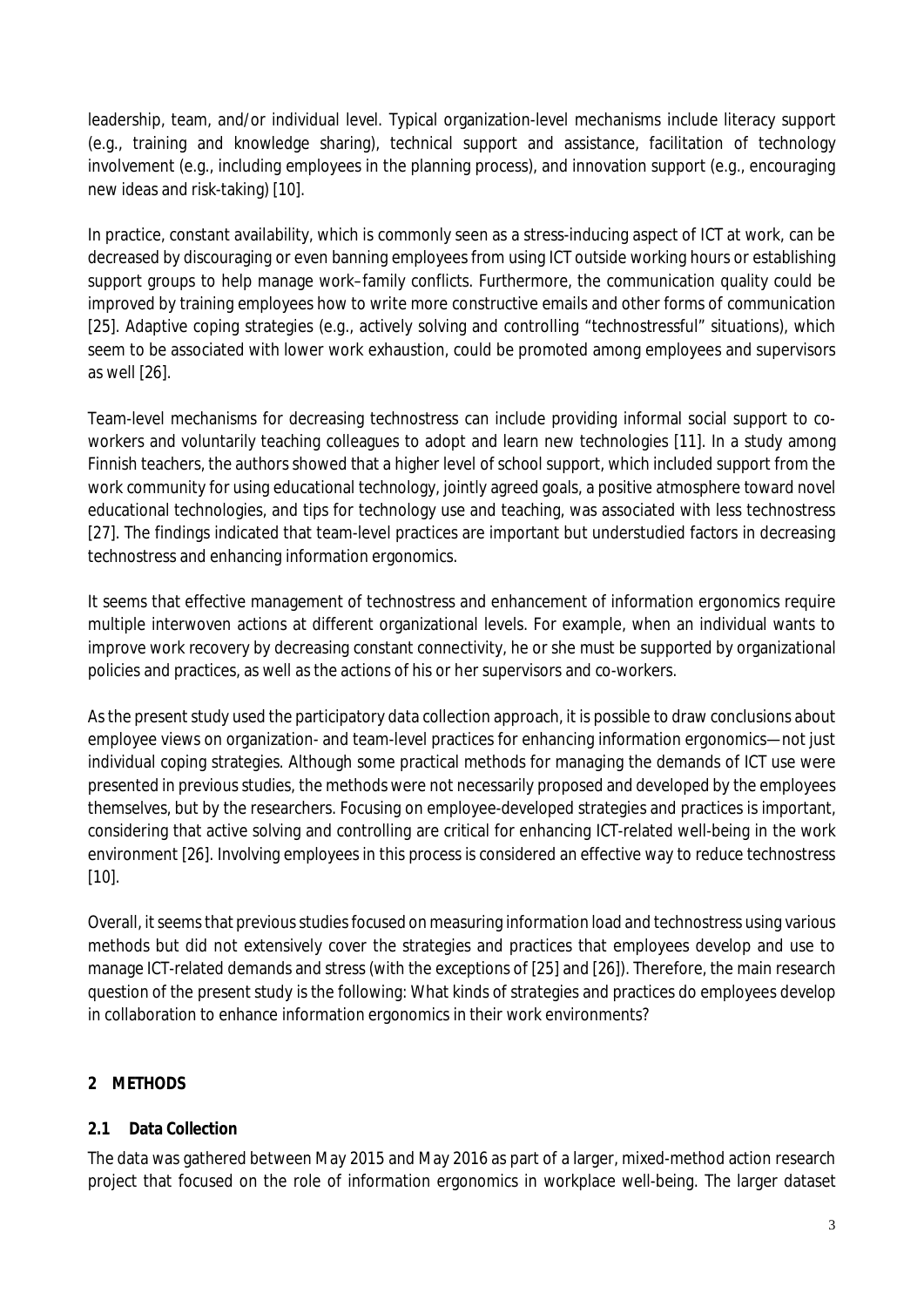included questionnaires, heart rate variability (HRV) measurements as a stress indicator, log data, and workshop discussions. The data used in the development of this paper was collected from group discussions conducted in nine workshops.

Thirty-six employees representing three organizations (i.e., an industrial enterprise, *n* = 13; an insurance company, *n* = 13; and a financial administration services company, *n* = 10) participated in the study. Each organization held three workshops on its respective premises. The workshops were facilitated by the authors. Not all participants were able to attend all three workshops. The average number of participants at a single workshop was nine, with the smallest number of participants seven and the highest 13.

The objective of the workshops was to develop methods for enhancing information ergonomics. In each workshop, the participants formed two or three smaller groups to discuss topics provided by the facilitators. The discussions were recorded, and the facilitators were not present during the discussions. After the small group discussions, all participants and the facilitators gathered for summary discussions, which were also recorded.

Results from the HRV, log, and questionnaire data provided a starting point for the discussions. According to Okkonen et al. [14], the combined measures of logging and HRV provide beneficial background information for developing information ergonomics. Summaries of preliminary results from the log data, psychophysiological measurements, and questionnaire responses were distributed to the workshop participants, which gave them an overview of their computer-mediated tasks, stress levels, and subjective assessments. Based on these results, the participants reflected upon and discussed their digital work environment, information loads, information ergonomics, and well-being at work.

All the recordings were transcribed. The recorded data totaled 17 hours and 41 minutes of discussion, and the transcription was 110,006 words.

## **2.2 Participants**

The participants volunteered for the study and were recruited through a contact person in their organization. Thirty-four participants were women, and two were men. The insurance company and the industrial enterprise had one male participant each, while all participants in the financial administration company were women. The participants' ages were between 26 and 61, with an average age of 42.5 years. In the financial administration company, participants' tasks were mostly related to payroll; in the insurance company, customer service or insurance claims handling; and in the industrial enterprise, financial administration or human resources.

## **2.3 Data Analysis**

The workshop discussion data was analyzed with qualitative content analysis. Content analysis was chosen because it is flexible and data driven [28, 29]. It provided a fruitful approach for analyzing the developmentoriented group discussions with minimal presuppositions. The discussion transcriptions were reviewed, and all the text related to methods for enhancing information ergonomics was highlighted. In the next round of reading, short phrases that described methods for managing information load and enhancing information ergonomics were written next to the highlighted text. Then, similar methods were grouped together and given preliminary codes. The contents were grouped, coded, and organized until four main themes emerged.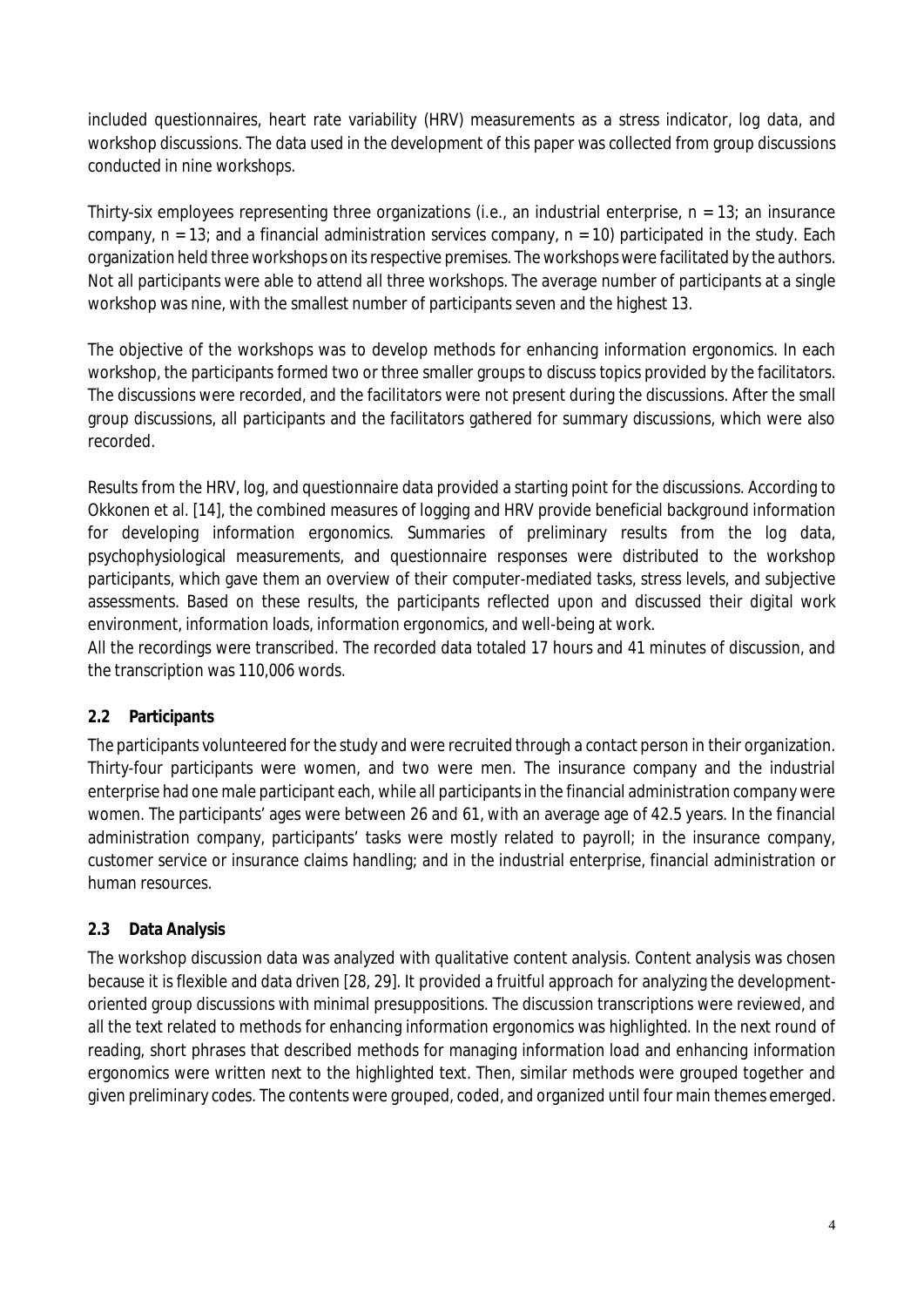#### **3 RESULTS AND DISCUSSION**

In the analysis of the group discussion data, the participants' ideas for enhancing information ergonomics were divided into four main themes: digital communication rules and etiquette, opportunities for uninterrupted work, end-user-driven technology implementation, and prioritization of work. These themes primarily covered methods for reducing and managing information load among work communities, as participants seemed to prefer discussing issues at the team level. Some individual- and organization-level strategies were also mentioned. These themes are presented briefly in Table 1 and are discussed in more detail in the following subsections, along with short quotations from the workshop discussions.

For the quotations, participants were assigned anonymous identifiers, including a participant number (p), a discussion group number (g), and a workshop number (ws), as well as the field of their organization (e.g., financial administration). For example, participant 3 in discussion group 2 of workshop 1 at the industrial enterprise is represented as *p3, g2, ws1, industrial enterprise*. In addition to the participant number, group and workshop identifiers were created because the same organization could have more than one participant with the same number in different groups, and participants could have different participant and group numbers in each workshop.

| Theme                  | Description of the theme                                                          |
|------------------------|-----------------------------------------------------------------------------------|
| Digital communication  | Shared understanding of the channels used, general rules for the use of shared    |
| rules and etiquette    | email/ticketing accounts, reducing unnecessary messaging in the organization      |
| Opportunities for      | Establishing a standard of service, determining response times, respecting the    |
| uninterrupted work     | need for uninterrupted work                                                       |
| End-user-driven        | Tailored orientation and training, allotted time for the training, study groups,  |
| technology             | sharing of knowledge and best practices in technology use                         |
| implementation         |                                                                                   |
| Prioritization of work | Recognizing one's basic role and task, learning to block out or ignore irrelevant |
|                        | stimuli, logging out of communication tools when needed                           |

**Table 1: Participants' Methods for Enhancing Information Ergonomics in the Workplace**

#### **3.1 Digital Communication Rules and Etiquette**

During the workshop discussions, the participants agreed that it is important to establish a shared system of digital communication rules and etiquette within the organization, as digital communication is perceived to be a highly demanding feature of the digital work environment. The participants decided to aim for a shared understanding of which communication channels should be used and for what purpose. Although this cannot always be achieved at the organization level, and it is not always possible to require that clients abide by the same rules, the participants felt that even a team-level agreement on digital communication rules and etiquette could be beneficial for reducing relative workloads: "We began [...] pretty much from the team perspective; that teams would think about shared rules and tools depending on the target audience" (p1, g1, ws3, industrial enterprise).

The participants also decided it would be beneficial to establish general rules for the use of shared email accounts and tickets: "How about those unnamed [tickets]? I was thinking maybe we should create a rotating system in who is naming those" (p1, g1, ws3, financial administration). In this way, the shared communication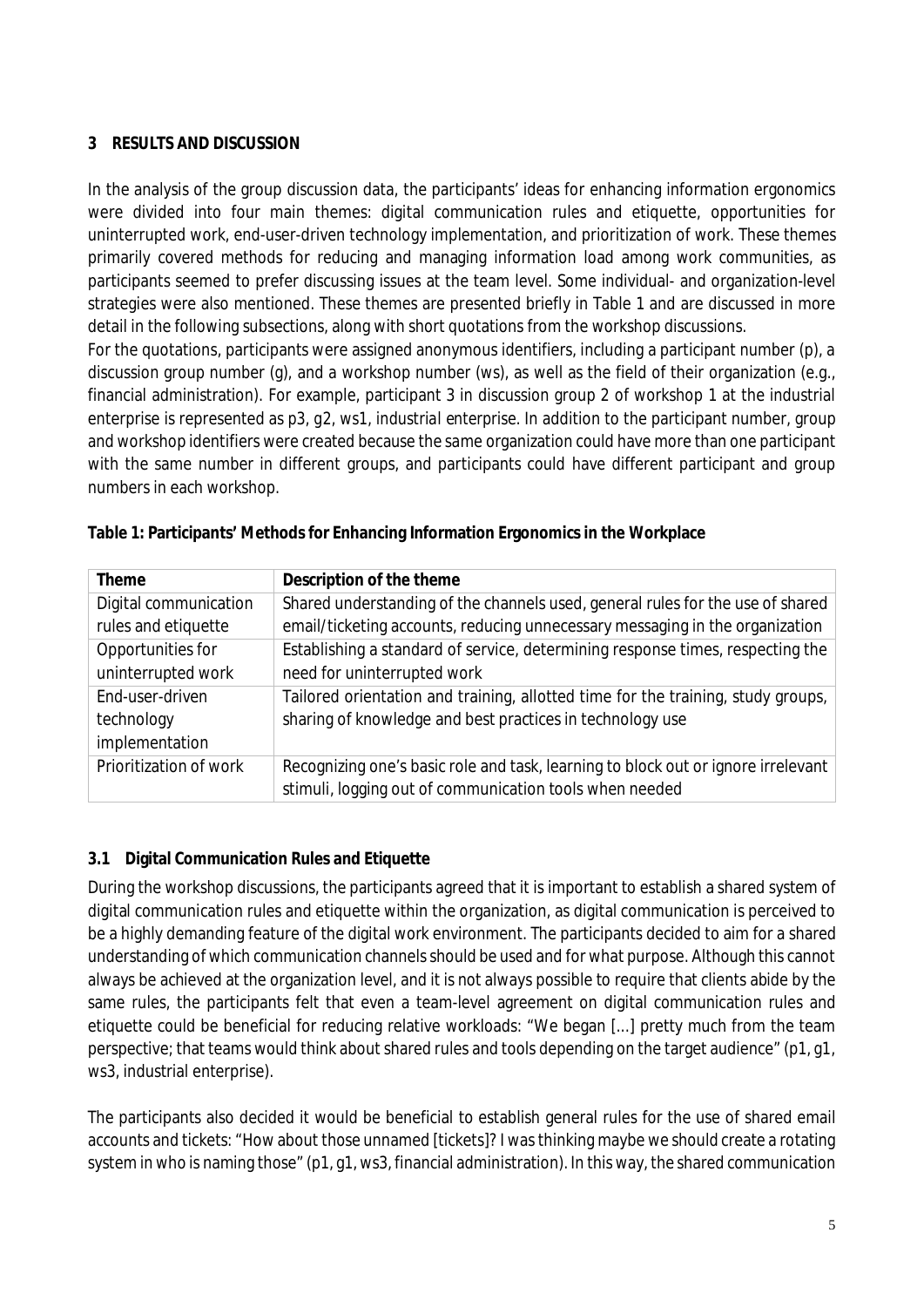tools would be easier to manage, and the risk of unnoticed and unanswered messages and tickets would decrease.

Participants also discussed that a shared understanding of how many recipients emails are sent to could make them easier to manage. The participants were hoping to reduce the number of bulk emails sent out and avoid sending unnecessary copies of an email to many recipients. Some mentioned that it might be beneficial to check whether the number of mailing lists used in the organization could be reduced. They also discussed how, at the individual level, meticulousness in crafting an email could reduce the digital communication load: "When you're writing an email, [...] it pays off to take a minute or two to write it with more care, because if you send it incomplete, the same email is going back and forth" (p2, g1, ws3, insurance company).

Some participants wondered if the organization could provide general instructions for how to compose a good email and whether this would be beneficial in improving message quality: "A moment ago when we walked past the info TV, I had an idea that there could just as well be playing something like 'How to title an email'" (p1, q1, ws3, industrial enterprise). A good email was described as clearly written, preferably short, and includes all the essential information on the matter, as well as the sender's current contact information. The tone of the email should be polite, and text effects, such as all caps and highlighting, should be used in moderation. The sender should always think about whom the matter concerns and send the email only to those recipients, to reduce the number of unnecessary messages. Finally, the sender should indicate the urgency of the message by, for example, expressing the date by which he or she needed an answer.

Getting external clients to abide by the same instructions was perceived as difficult. For this reason, the participants proposed that the easiest way to get adequate information from clients is to use structured communications, such as digital templates or forms, which could guide clients in providing all the information needed.

## **3.2 Opportunities for Uninterrupted Work**

During the workshop discussions, one of the main problems cited was the constant risk of interruption in the digital work environment. The participants agreed that there should be ways to provide employees with more opportunities for uninterrupted work. They perceived that this would require supervisors and employees discussing and establishing practices that enabled periods of uninterrupted work for everyone. This goal could be achieved, for example, by establishing a standard of service, such as defining how many employees on a team should be logged on at a certain time and how many could log off, or determining response times (i.e., how soon a sender can expect to get an answer): "I was just thinking if each team should have a defined standard of service, which would give the opportunity of not answering immediately" (p7, g1, ws3, industrial enterprise).

Many employees who worked in direct customer service already had standards for response times, but some thought that the concept might be beneficial in completing other tasks, too: "In the olden days, [...] the matters had response times [...]. Now those have disappeared completely. [...] Could we establish some kind of response times inside the organization, so people would be able to calm down a little?" (p1, g1, ws1, insurance company). This idea was cited as a method for balancing employees' workloads and reducing task fragmentation caused by interruptions, by providing clear instructions on which matters do not require immediate handling.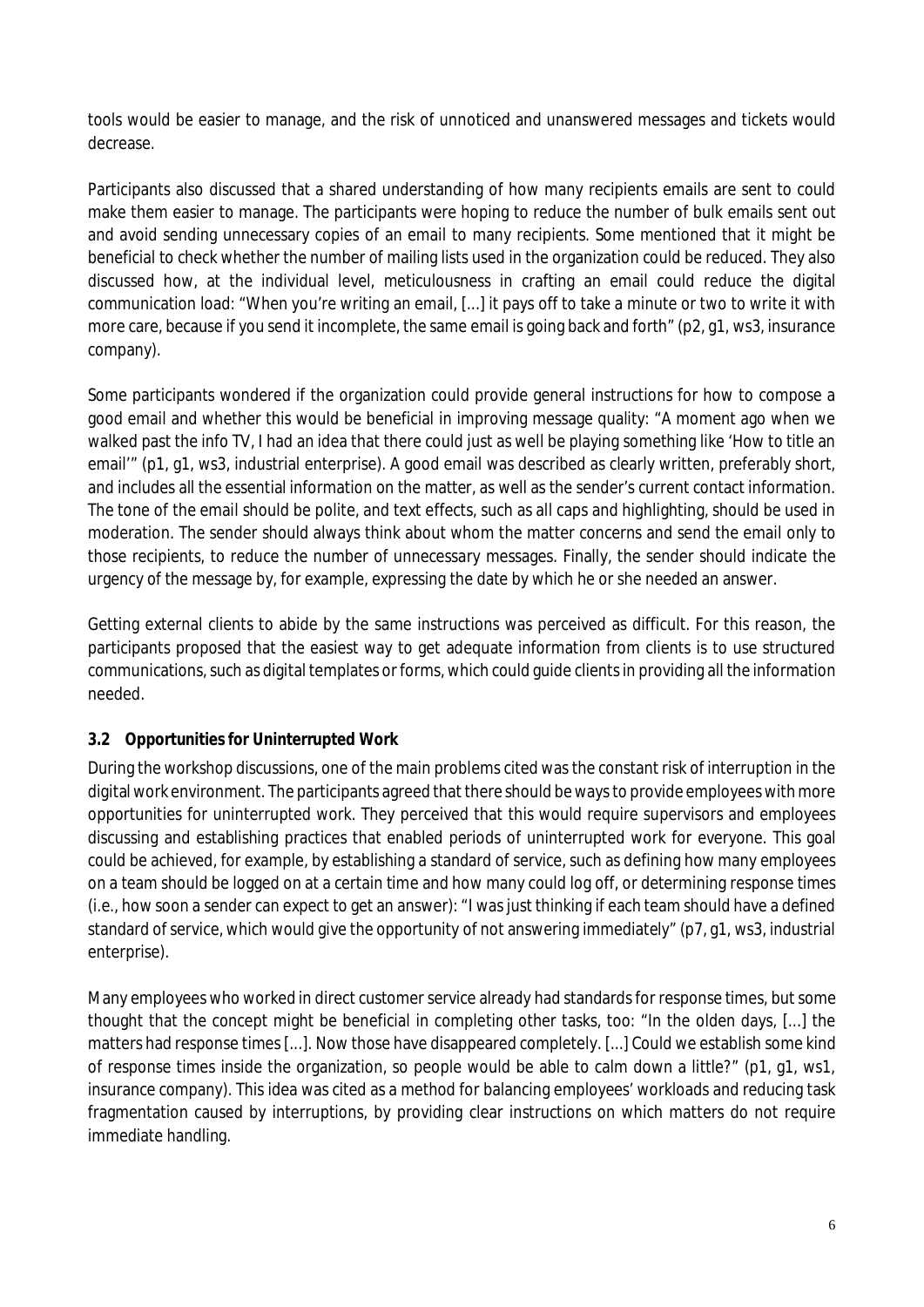Participants discussed how the needs and possibilities for uninterrupted work varied between roles and tasks; for some, several hours every now and then would be sufficient, but for others, whole workdays would be required. Periods of uninterrupted work could occur at set times or could arise unexpectedly while performing tasks. Therefore, the participants perceived that opportunities for uninterrupted work should be determined at the team level and there should be some flexibility in the rules.

Participants also mentioned that respect for uninterrupted work should be an organizational norm: "The second thing is Lync, [being unavailable] should be respected; there should be shared rules" (p2, g1, ws2, insurance company). The participants agreed that colleagues and supervisors should refrain from contacting and disturbing employees who are concentrating on their work; however, this goal was perceived as more difficult to achieve with clients. The participants planned to space out the checking of client tickets, thus reducing the number of client-caused interruptions: "It would be really wonderful if [the ticketing tool] was not open all day long [...], you would actually have time and you wouldn't have to go back and forth [between the ticketing tool and other applications]" (p1, g1, ws1, financial administration).

The participants also discussed how, with a little foresight, they could reduce the number of emails during periods that were generally busy. The participants proposed building a shared understanding that during predicted busy periods, internal digital communication should decrease, and everyone should refrain from sending messages about non-urgent matters. This idea was considered a method for avoiding unnecessary interruptions.

## **3.3 End-User-Driven Technology Implementation**

Many participants perceived that adopting new technology was demanding. To manage and decrease the workload caused by new technology, the participants proposed a more end-user-driven implementation. Participants felt that their teams' needs and the characteristics of their work should be taken into account when implementing new technology. Participants hoped for a more tailored orientation and training program that stemmed from their duties, instead of general instructions: "It would be wonderful if someone from IT could visit every team, ask a couple of questions [...]. Then they would create a sensible environment for the team and give just the right tips" (p2, g1, ws3, industrial enterprise).

The participants felt that too often they were unable to fully utilize new technology, as the general instructions were not clear about how the technology best served their jobs. User-centered training and consulting were perceived to be the answers. The participants also discussed how to allot time for training, because learning new technology in the middle of other work was perceived as very difficult. Participants cited scheduling group study periods with colleagues and supervisors as important: "For example, once every two weeks you could go and study something. And there would be someone who knows how to help you, instead of you spending three hours [alone] on your computer, mulling over the same thing" (p1, g1, ws3, insurance company).

In addition to initial training, the participants also proposed establishing shared practices for using new technology in the work environment. Similar to the discussions regarding digital communication, the participants suggested that when new technology is implemented, all employees on a work team should build a shared understanding of how to use the tools and for what purposes. The participants also mentioned that sharing knowledge and best practices in technology use should be promoted, as they viewed peer support as an effective method for reinforcing skills acquired in official orientation and training programs: "The little tips should be shared. Otherwise, the know-how [of the team] won't increase; [everything] just swirls and rolls" (p1, g2, ws2, industrial enterprise).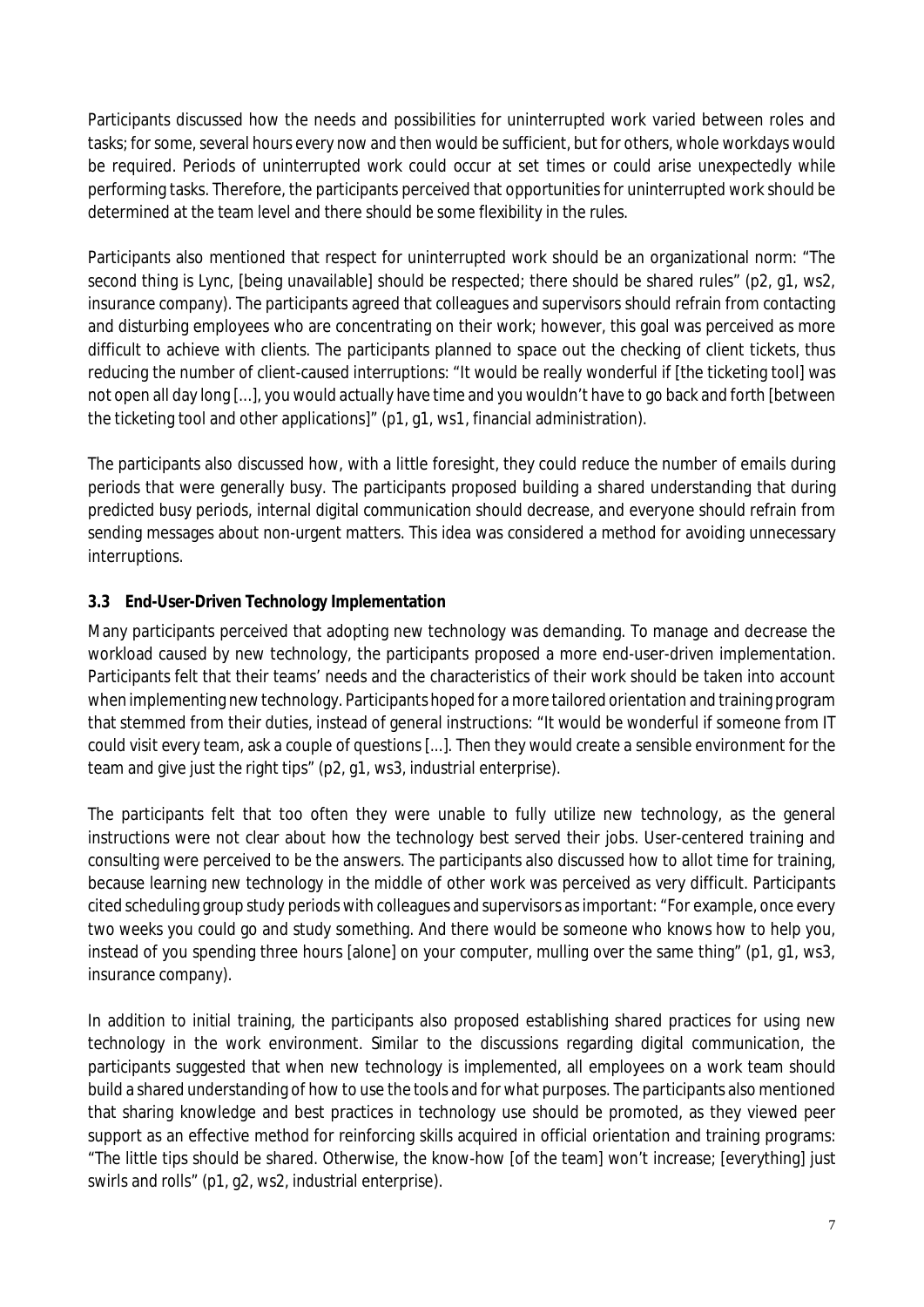### **3.4 Prioritization of Work**

Although the three themes presented above primarily cover team-level methods for managing information and technology loads, discussions about the prioritization of work largely concentrated on individual-level strategies. Prioritization of work was mentioned in particular in relation to asynchronous communication demands. Participants discussed the importance of recognizing one's basic role and task and determining the most important and pressing matters regarding that task.

Participants suggested that by recognizing what is most relevant, employees would, for example, be able to distinguish between more and less urgent messages and learn to block or ignore distracting irrelevant stimuli: "If the knowledge about your basic task is clear, then when you receive information, email, or Lync, you know how to categorize [it], when you're going to do it, how important it is, and what your basic task is" (p3, g1, ws2, insurance company). In addition to distinguishing urgency, the participants proposed that employees should recognize and accept that even if they received an important email or ticket, it was not necessarily something they could handle at that moment**.**

Some participants mentioned the term "self-management" within the context of managing information load. They suggested that in addition to establishing shared practices that enable uninterrupted work, employees should make choices individually to reduce their information load. The participants agreed that this would require prioritization of work, as well as self-discipline to avoid switching between tasks and applications all the time: "One also has to recognize if a task causes stress, then one needs to manage oneself and change working habits, for example, checking email just once an hour" (p3, g3, ws1, industrial enterprise).

The participants planned to reduce interruptions and distractions by logging out of communication tools when possible, especially during tasks that required undivided attention. The participants saw email and tickets in batches as an underutilized method for managing the information load: "About adjusting one's attitude [...], it would be a lot better if you thought, 'I'm handling these between 1 and 3 o'clock.' Close those [applications]; don't even open them" (p2, g1, ws3, financial administration).

#### **3.5 Discussion**

The aim of the present study was to explore the methods employees have developed for enhancing information ergonomics in their work environments. The novelty of the study lies in its application of the participatory data collection approach, in which employees were gathered to discuss and identify methods for reducing information loads and enhancing information ergonomics. The findings were obtained from an action research process, not a single measurement or interview, which meant that the participants had a more active role and were more than just informants. The discussions covered wider, work community–level practices, not just individual coping strategies. Participants were also provided with the results from objective measurements (i.e., activity logging and HRV as a stress indicator) of their digital work environments, which gave the participants more comprehensive background information about their workplace situations than their subjective experiences could offer alone.

The methods discussed for enhancing information ergonomics mainly covered team-level practices for reducing technology-related workloads, but participants also proposed organization- and individual-level strategies. The findings indicate that the practices and strategies for managing information load and enhancing information ergonomics are multifaceted and intersecting. For example, to engage in quiet, uninterrupted work, employees should be supported by the team and organization in logging out of communication applications. There should be a shared understanding among the work community regarding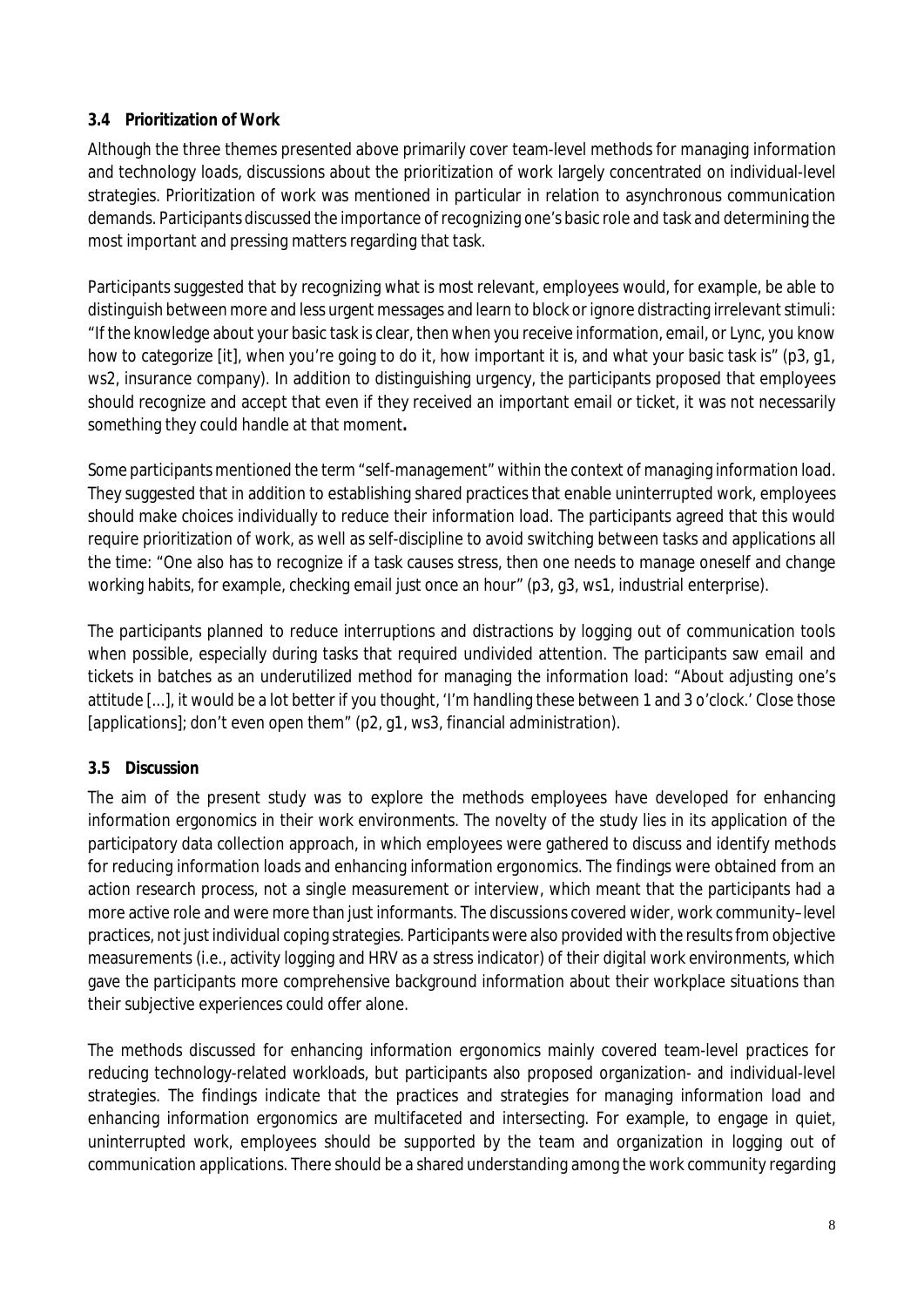when or in which situations this activity can be practiced. The work community should respect quiet times, and the employees themselves, for example, should refrain from engaging in communication activities that could interrupt their work.

Together, these findings indicate that team-level practices are especially important in decreasing technostress and enhancing information ergonomics. Accordingly, future research on identifying group-level ICT-related stress experiences, as well as identifying team-level technostress inhibitors and coping strategies, is needed. The current technostress scales do not seem to capture the team-level factors extensively. For instance, in Ragu-Nathan et al.'s [11] widely used scale of technostress inhibitors, only the literacy facilitation methods, such as knowledge sharing and teamwork in dealing with new technology–related problems, are mentioned as team-level technostress inhibitors. Based on the findings of this study, team-level practices for supporting uninterrupted work and shared digital communication practices and rules seem to be important aspects to consider in future studies. These social factors (e.g., shared practices and social norms) seem to be covered in discussions on information ergonomics more than in technostress discussions. In future studies, the similarities and differences between these two research traditions, which evidently have a lot in common, could be discussed in more detail.

The findings of this study support the basic notion of information ergonomics that in addition to the technology and infrastructure, it is important to consider the social and individual factors [23]. During the workshop discussions, social conventions, such as shared rules and practices, were mentioned for nearly all matters. During discussions on the implementation of end-user-driven technology, participants frequently mentioned organizational support of technology use. This result is in line with findings in previous research [10], which list, for example, literacy support and facilitation of technology involvement as technostress inhibitors.

The individual strategies mentioned in this study were primarily related to the prioritization of work (i.e., knowing one's basic tasks and priorities and actively managing the workflow based on this knowledge). This result is in line with previous research [26] that showed that active coping strategies can be beneficial for reducing technology-related workloads.

Although the present study provides new insights into employees' views on enhancing information ergonomics, there are limitations that must be addressed. First, the number of participants was small, which means that the results are not generalizable. However, as a qualitative study, it provides useful insights into the ways in which information ergonomics could be supported in workplaces. Second, the participants represented specific fields (i.e., insurance, financial administration, and industrial support services, such as human resources), and thus, the results may not apply in other fields. However, the methods for managing information load and enhancing information ergonomics proposed by the employees of the participating organizations are, for the most part, very similar; this similarity indicates that the demands of the digital work environment are commonly experienced in various information-intensive tasks.

## **4 CONCLUSIONS**

As part of a larger action research project, qualitative data was gathered from group discussions among workshop participants and analyzed to determine the methods that employees have developed for enhancing information ergonomics in their work environments. The analysis of the group discussions revealed four main themes into which the methods were categorized: digital communication rules and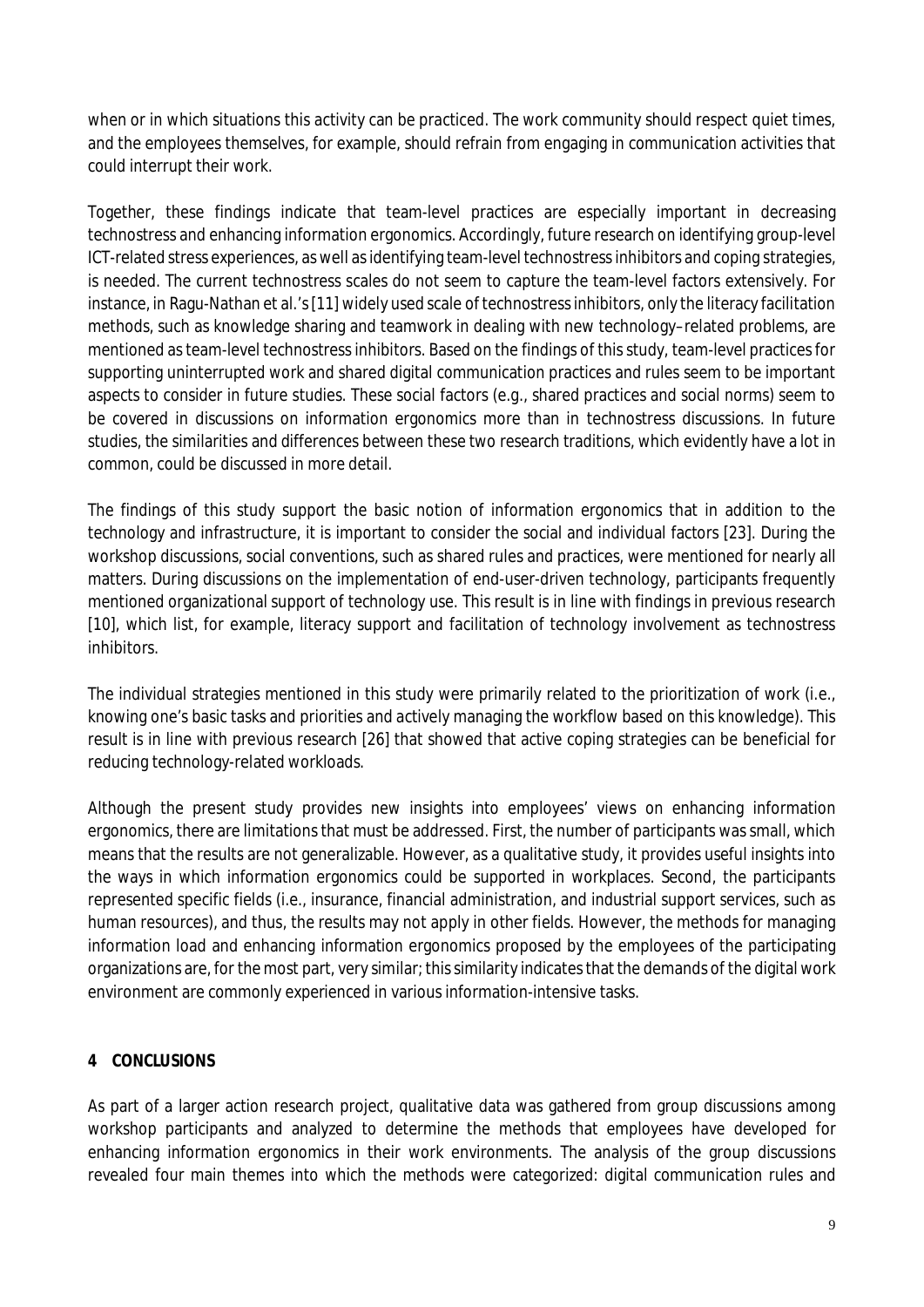etiquette, opportunities for uninterrupted work, end-user-driven technology implementation, and prioritization of work. The findings emphasize the socially constructed aspect of information ergonomics, indicating that social conventions, rules, and practices play integral roles in reducing information load and enhancing information ergonomics.

Although the results are context-sensitive, the themes fit well into the general framework of information ergonomics because organizational and individual habits and conventions are key issues when sense of control and information ergonomics are considered. The data gathered is somewhat representative of knowledge work organizations; therefore, the findings are applicable with the limitations described in the discussion above. In conclusion, this pathfinding study introduced four critical themes in enhancing information ergonomics and how to address them.

#### **ACKNOWLEDGMENTS**

This study is part of a research project funded by Tekes: Finnish Funding Agency for Innovation. The authors would like to thank the organizations and employees who participated in the project.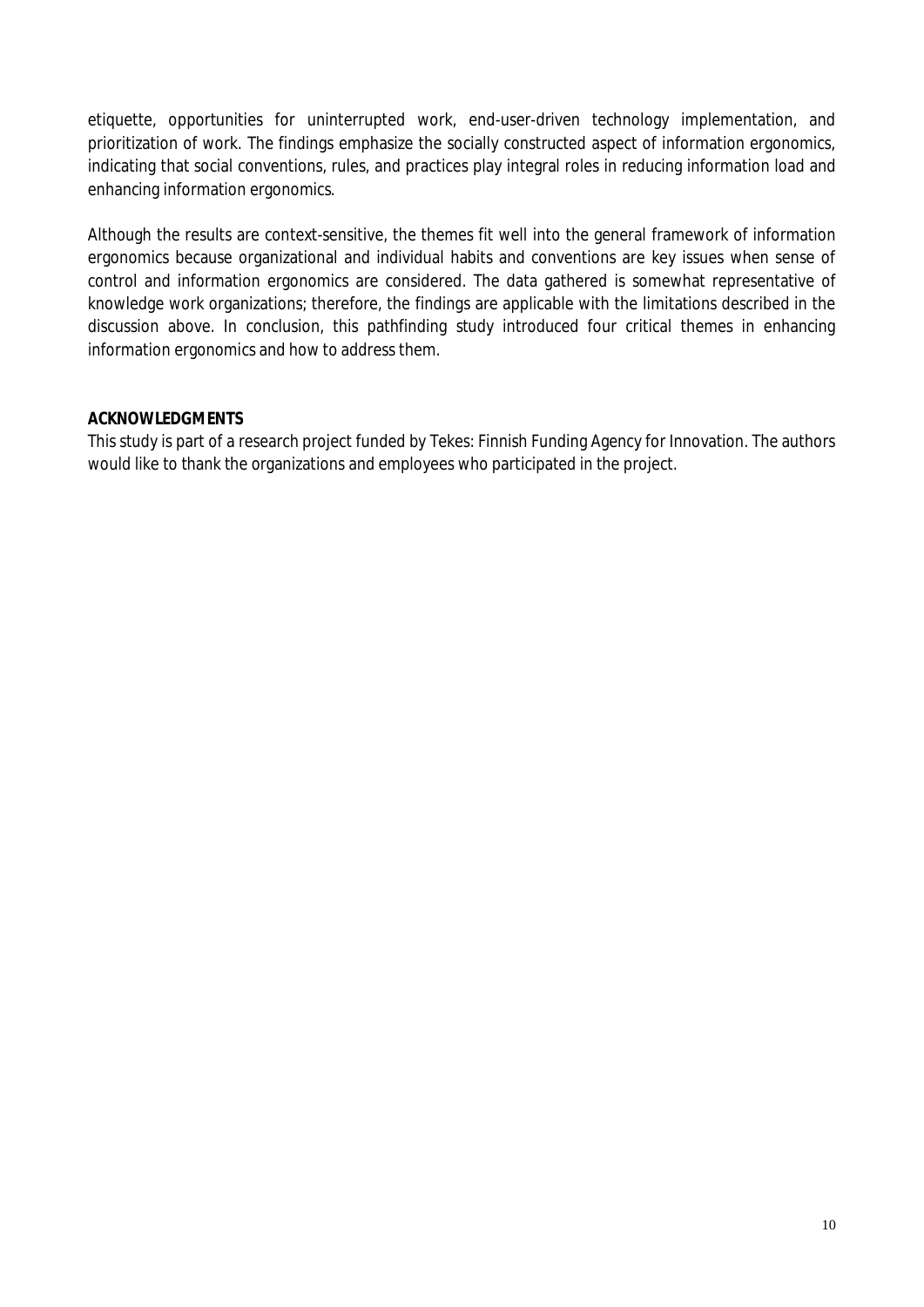#### **REFERENCES**

[1] Eurofound. 2016. *Sixth European Working Conditions Survey.* Overview Report. Publications Office of the European Union, Luxembourg.

[2] P. Hoonakker. 2014. Information and communication technology and quality of working life: Backgrounds, facts and figures. In *The Impact of ICT on Quality of Working Life*, C. Korunka and P. Hoonakker (Eds.). Springer, Dordrecht, 9–24. DOI: http://dx.doi.org/10.1007/978-94-017-8854-0\_8

[3] D. Bawden and L. Robinson. 2009. The dark side of information: Overload, anxiety and other paradoxes and pathologies. *Journal of Information Science* 35, 2 (2009), 180-191. DOI: http://dx.doi.org/10.1177/0165551508095781

[4] G. Mark, D. Gudith, and U. Klocke. 2008. The cost of interrupted work: More speed and stress. In *Proceedings of the SIGCHI Conference on Human Factors in Computing Systems* (CHI'08). ACM, New York, 107-110. DOI: http://dx.doi.org/10.1145/1357054.1357072

[5] S. R. Barley, D. E. Meyerson, and S. Grodal. 2011. E-mail as a source and symbol of stress. *Organization Science* 22, 4 (2011), 887-906. DOI: http://dx.doi.org/10.1287/orsc.1100.0573

[6] G. Mark, S. Voida, and A. V. Cardello. 2012. "A pace not dictated by electrons": An empirical study of work without email. In *Proceedings of the SIGCHI Conference on Human Factors in Computing Systems* (CHI'12). ACM, New York, 555–564. DOI: http://dx.doi.org/10.1145/2207676.2207754

[7] M. Salanova, S. Llorens, and E. Cifre. 2013. The dark side of technologies: Technostress among users of information and communication technologies. *International Journal of Psychology* 48, 3 (2013), 422–436. DOI: http://dx.doi.org/10.1080/00207594.2012.680460

[8] R. Riedl. 2012. On the biology of technostress: Literature review and research agenda. *ACM SIGMIS Database* 44, 1 (2012), 18–55. DOI: http://dx.doi.org/10.1145/2436239.2436242

[9] M. Tarafdar, Q. Tu, B. S. Ragu-Nathan, and T. S. Ragu-Nathan. 2007. The impact of technostress on role stress and productivity. *Journal of Management Information Systems* 24, 1 (2007), 301–328. DOI: http://dx.doi.org/10.2753/MIS0742-1222240109

[10] M. Tarafdar, Q. Tu, T. S. Ragu-Nathan, and B.S. Ragu-Nathan. 2011. Crossing to the dark side: Examining creators, outcomes, and inhibitors of technostress. *Communications of the ACM* 54, 9 (2011), 113–120. DOI: http://dx.doi.org/10.1145/1995376.1995403

[11] T. Ragu-Nathan, M. Tarafdar, and B. Ragu-Nathan. 2008. The consequences of technostress for end users in organizations: Conceptual development and empirical validation. *Information Systems Research* 19, 4 (2008), 417–433. DOI: http://dx.doi.org/10.1287/isre.1070.0165

[12] M. Tarafdar, E. Bolman Pullins, and T. S. Ragu-Nathan. 2014. Examining impacts of technostress on the professional salesperson's behavioural performance. *Journal of Personal Selling & Sales Management* 34, 1 (2014), 51–69. DOI: http://dx.doi.org/10.1080/08853134.2013.870184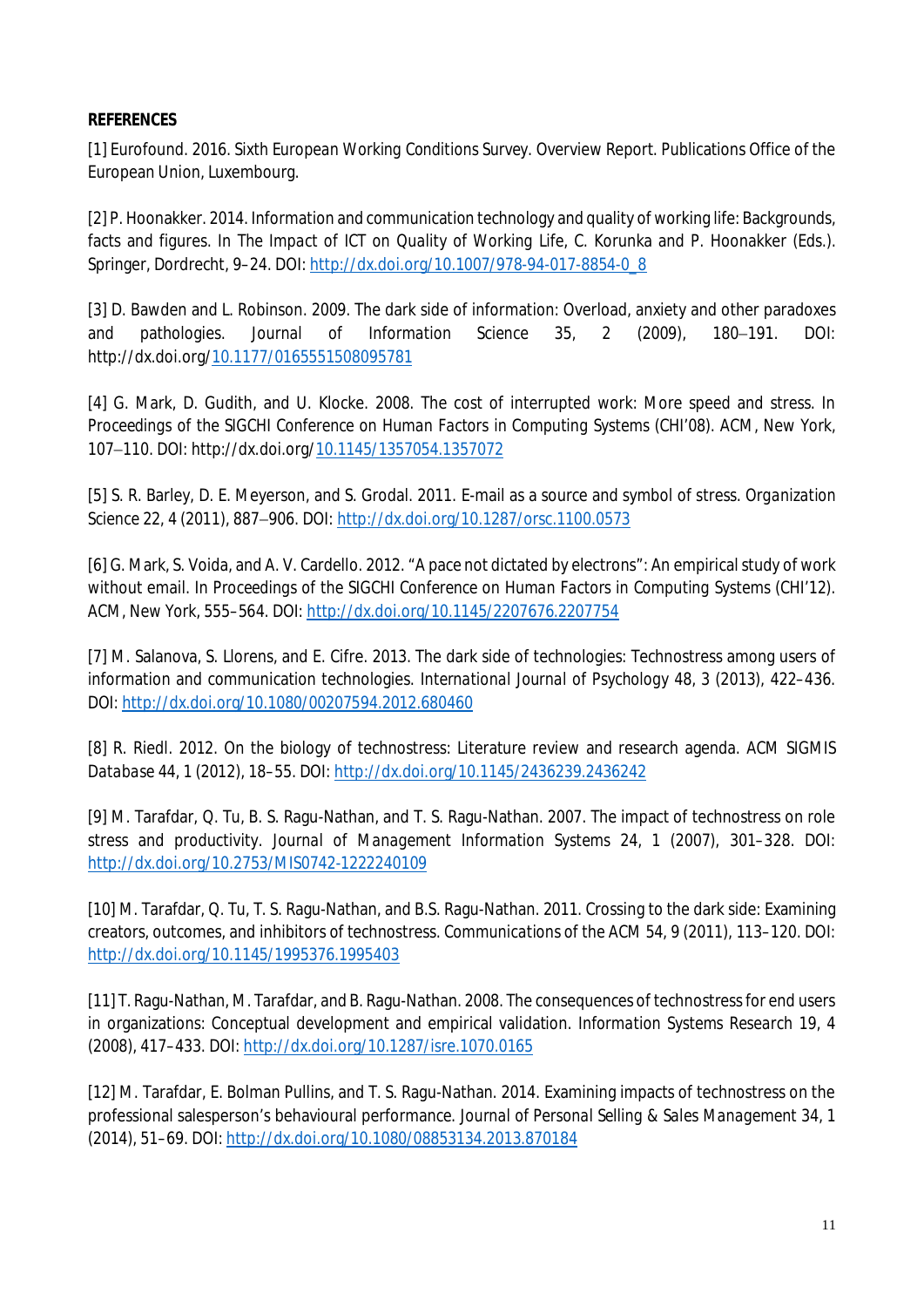[13] M. Tarafdar, E. Bolman Pullins, and T. S. Ragu-Nathan. 2015. Technostress: Negative effect on performance and possible mitigations. *Information Systems Journal* 25, 2 (2015), 103–132. DOI: http://dx.doi.org/10.1111/isj.12042

[14] J. Okkonen, T. Heimonen, and L. Bordi. 2017. Off-the-shelf assessment of information ergonomics. (Forthcoming)

[15] A. Ortiz de Guinea and M. L. Markus. 2009. Why break the habit of a lifetime? Rethinking the roles of intention, habit, and emotion in continuing information technology use. *MIS Quarterly* 33, 3 (2009), 433– 444.

[16] G. Mark, S. T. Iqbal, M. Czerwinski, and P. Johns. 2014. Bored Mondays and focused afternoons: The rhythm of attention and online activity in the workplace. In *Proceedings of the 32nd Annual ACM Conference on Human Factors in Computing Systems* (CHI'14). ACM, New York, 3025–3034. DOI: http://dx.doi.org/10.1145/2556288.2557204

[17] J. N. Choi. 2007. Change-oriented organizational citizenship behavior: Effects of work environment characteristics and intervening psychological processes. *Journal of Organizational Behavior* 28, 4 (2007), 467– 484. DOI: 10.1002/job.433

[18] M. Stein and B. H. Müller. 2003. Informationsergonomie-Entwicklung einer Checkliste zur Bewertung der Nutzerfreundlichkeit von Websites. In *Psychologie der Arbeitssicherheit und Gesundheit*, H-G. Giesa, K-P. Timpe, and U. Winterfeld (Eds.). Asanger Verlag, Heidelberg, 41–44.

[19] H. Bubb. 2012. Information ergonomics. In *Information Ergonomics: A Theoretical Approach and Practical Experience in Transportation*, M. Stein and P. Sands (Eds.). Springer, Berlin, 23–57.

[20] M. S. Young, K. A. Brookhuis. C. D. Wickens, and P. A. Hancock. 2014. State of science: Mental workload in ergonomics. *Ergonomics* 58, 1 (2014), 1–17. DOI: http://dx.doi.org/10.1080/00140139.2014.956151

[21] S. Kalyuga. 2011. Cognitive load theory: How many types of load does it really need? *Educational Psychology Review* 23, 1 (2011), 1–19. DOI: http://dx.doi.org/10.1007/s10648-010-9150-7

[22] M. J. Eppler and J. Mengis. 2004. The concept of information overload. A review of literature from organization science, accounting, marketing, MIS and related disciplines. *The Information Society* 20, 5 (2004), 325–344. DOI: http://dx.doi.org/10.1109/emr.2010.5494688

[23] H. Franssila, J. Okkonen, and R. Savolainen. 2015. Developing measures for information ergonomics in knowledge work. *Ergonomics* 59, 3 (2015), 435–48. DOI: http://dx.doi.org/10.1080/00140139.2015.1073795

[24] L. Bordi, J. Okkonen, J.-P. Mäkiniemi, and K. Heikkilä-Tammi. 2017. Communication in the digital work environment: implications for wellbeing at work. (Forthcoming)

[25] J. F. Stich, S. Farley, C. Cooper, and M. Tarafdar. 2015. Information and communication technology demands: Outcomes and interventions. *Journal of Organizational Effectiveness: People and Performance* 2, 4 (2015), 327–345. DOI: http://dx.doi.org/10.1108/joepp-09-2015-0031